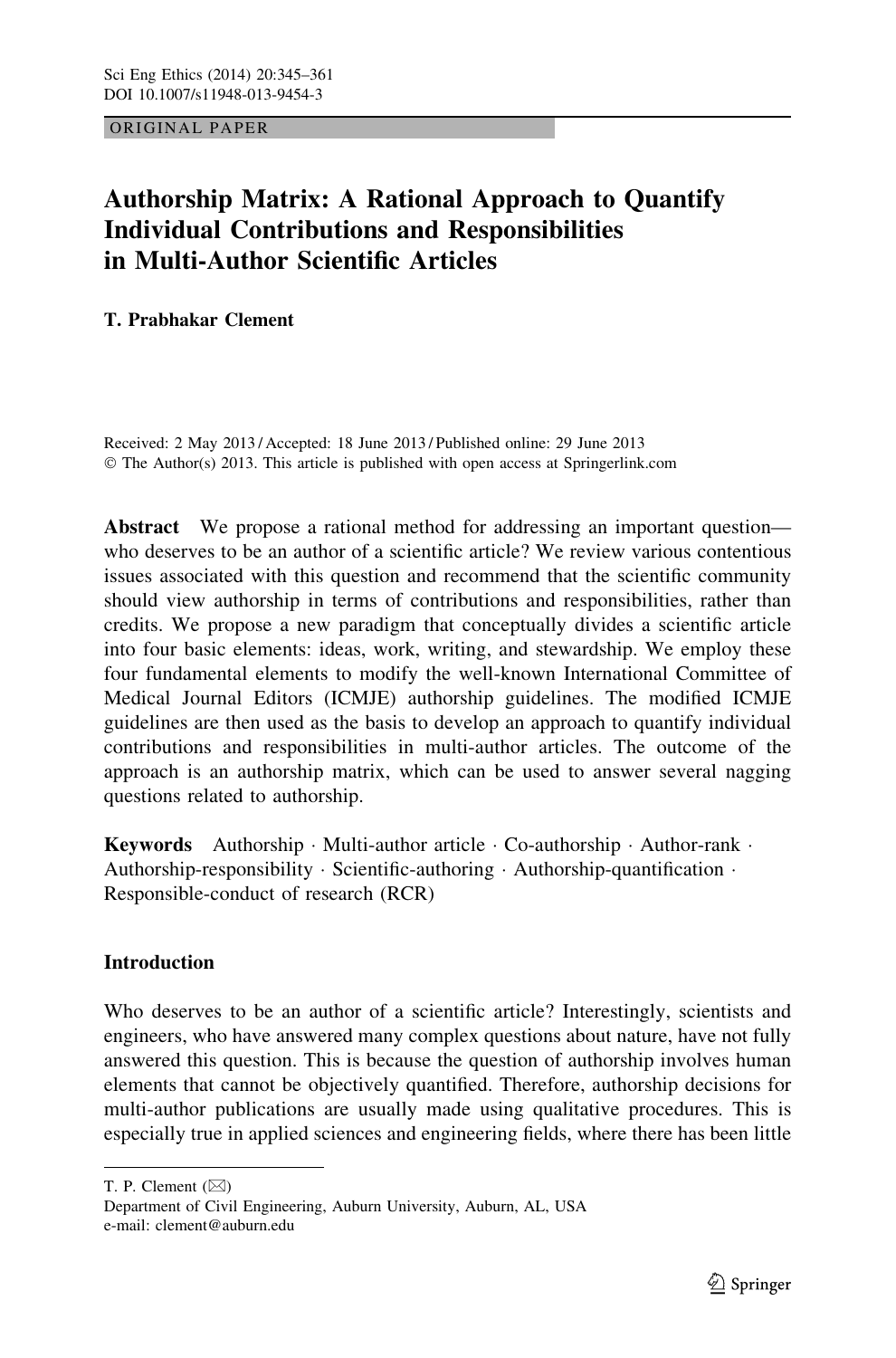discussion about authorship policies. Medical and biomedical fields have had multiple debates on this topic that have led to the development of several formal authorship guidelines (ICMJE [2010](#page-15-0); Rennie et al. [1997;](#page-15-0) Savitz [1999\)](#page-15-0). Osborne and Holland ([2009\)](#page-15-0) reviewed several of these prominent guidelines and concluded that it is difficult to use a specific guideline to define authorship and author order since each project, team, and discipline would differ in subtle ways.

Cozzarelli, former Editor-in-Chief of PNAS, completed a survey in 2004 and found that the average number of authors on PNAS papers increased from 3 to 7, in about 30 years (Cozzarelli [2004](#page-15-0)). Such dramatic increases in the number of authors have added more confusion because there are no accepted procedures available for determining author order in multi-author publications; currently, it is decided based on empirical procedures that have little or no basis (Strange, [2008\)](#page-15-0). This practice has several limitations: first, most modern scientific projects require many people to contribute and the magnitude of their contributions could range from trivial to significant. Therefore, determining where and how to draw the line between an author and a non-author is not clear (Savitz [1999](#page-15-0)). Secondly, based on current practices, it is difficult to interpret the actual meaning intended by author order. Third, there is considerable concern about the practice of ''gift authorship,'' whereby certain authors are included on the basis of their power and prestige, or based on logistical contributions such as providing funds or granting access to use laboratory facilities, or for providing editorial support. Finally, the current procedures do not emphasize authorship responsibilities, an important issue often ignored by most co-authors (Osborne and Holland [2009;](#page-15-0) Paneth [1998;](#page-15-0) Smith and Williams-Jones [2012\)](#page-15-0).

Publishing a paper is an important scientific pursuit; promotion committees and award committees routinely use publications as the ultimate currency to assess the academic value of a researcher. Hilmer and Hilmer [\(2005](#page-15-0)) reviewed the annual salaries and publication records of 326 agricultural economics faculty members and concluded that co-authorship and author order affected their salaries. Since authorship could have such high stakes, discussions about author order often lead to serious disputes among scientists. However, there is sufficient evidence in the published literature that the concept of sharing authorship credits based on a specific position on an authorship list is somewhat vague (Strange [2008](#page-15-0)). It is a common practice to place the name of the person who made the maximum contribution as the first author, and the sequence of co-authors should represent progressively lesser contributions (Huth [1986](#page-15-0)). However, in several journals (including applied engineering science, chemistry and biology journals) it is customary to place the name of the senior investigator, who might have done considerable work, as last author. Rennie et al. ([1997\)](#page-15-0) describes that there is an element of noblesse oblige associated with having the stature to be so generous as to place oneself at the end of the list. However, as pointed out by Savitz [\(1999\)](#page-15-0), rather than downplaying the senior investigator's role, this practice, at times, is intended to exaggerate one's own importance. Another authorship practice that is equally confusing is reporting author order in alphabetical order. Disciplines such as mathematics and computer sciences follow this convention (Loui [2006](#page-15-0)). Since the scientific community does not have a uniform standard to define authorship, the readers currently have no idea about the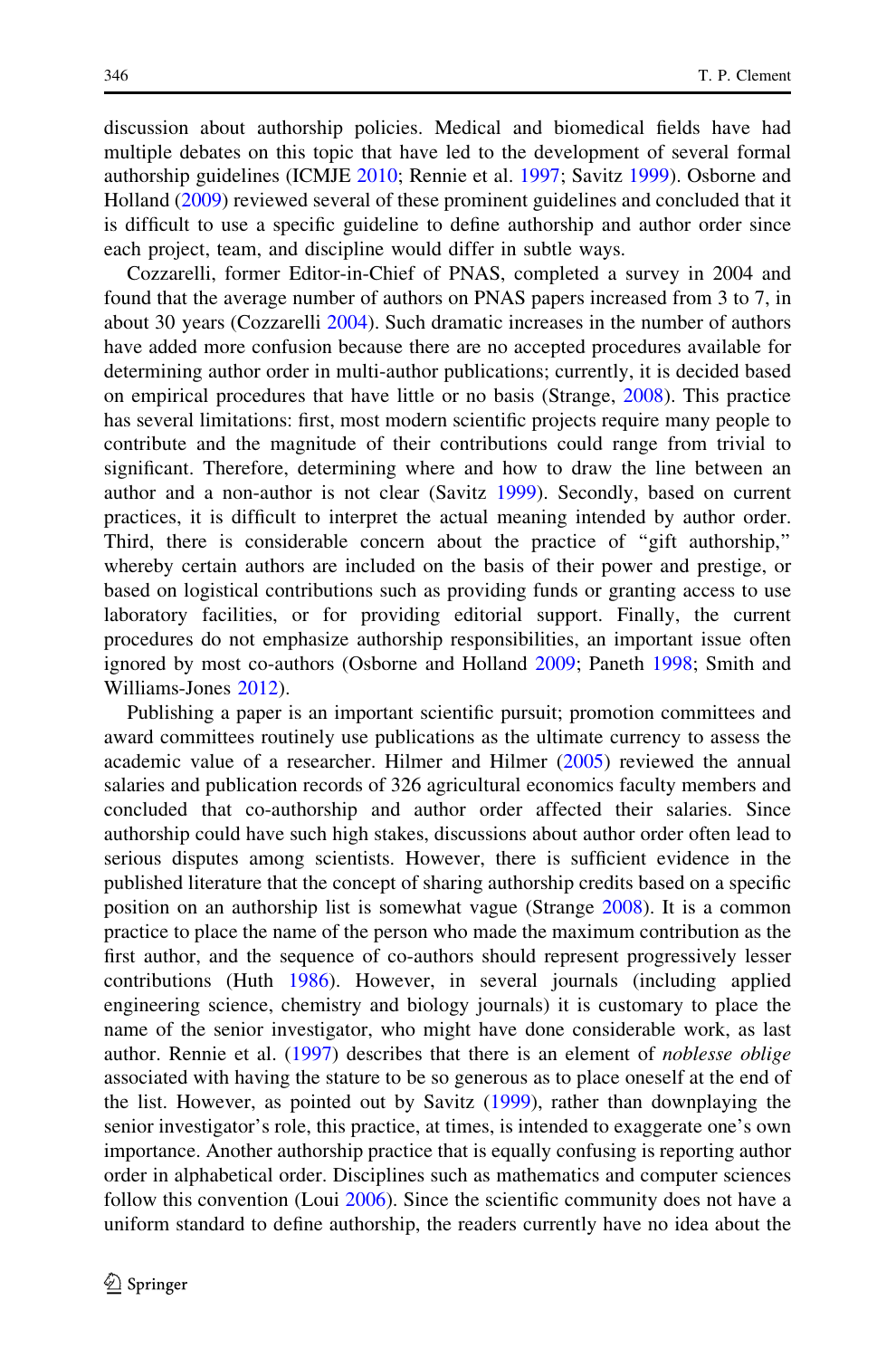contributions made by each co-author. Wren et al. [\(2007](#page-16-0)) surveyed promotion committee representatives (total of 87 respondents) to assess how contributions of co-authors are perceived by peer groups. Their survey found that the actual contribution of a co-author can differ greatly from the contribution perceived from their byline position. Also, about 40 % of respondents believed that inappropriate granting of authorship is a common practice (Wren et al. [2007\)](#page-16-0).

A possible solution to this problem is to request authors to provide estimates of contribution levels so the readers are fully aware of these details. In the past, several authors have proposed various approaches to quantify contribution levels (Hunt [1991;](#page-15-0) Tscharntke et al. [2007;](#page-16-0) Weltzin et al. [2006\)](#page-16-0); however, none of these approaches has gained widespread acceptance. Moreover, the technology required to implement these methods was not developed well in the past. More recently, Frische ([2012\)](#page-15-0) identified that online networks can provide the authors of a paper an opportunity to publish detailed accounts of each person's contribution and argued that it is time to think about full disclosure. The objective of this manuscript is to present a flexible, rational framework which can be used to document the contributions and responsibilities of an author in a multi-author journal article.

#### Methods

What is the Role of an Author?

According to Merriam Webster's dictionary the word author means: ''a person who writes something, or a person who starts or creates something.'' Unfortunately, these meanings are of no help when we refer to someone who is listed as an ''author'' or a ''co-author'' in a scientific manuscript. The first meaning has no relevance because it is a common practice for non-native English speakers to seek the help of professional editors to edit and write parts of a scientific paper. These professional language experts would never be acknowledged as co-authors.

The second definition: ''person who starts or creates something,'' also has very little relevance since it is hard to define ''something.'' Moreover, most research problems are formulated based on past knowledge and it is extremely rare that anyone would ''start or create'' something totally new in a journal article. Therefore, the dictionary definition of the word ''author'' provides little or no clarification, and probably adds more confusion.

If we researched the etymology of these words we find that the word author has a Latin root "auctor," which has a meaning enlarger or literally "one who causes to grow.'' The noun form ''auctus'' is related to ''augere'' translated into ''to increase'' and shares the same root as ''augment.'' These Latin roots imply that one of the major roles of a scientific author is to ''contribute'' something new to increase our understanding of science. Interestingly, this idea of ''contributor'' is fully consistent with Rennie et al.'s [\(1997](#page-15-0)) bold suggestion that we should abandon the word author in favor of contributor. In this study, we will follow their suggestion and conceptually view authors as contributors of scientific knowledge.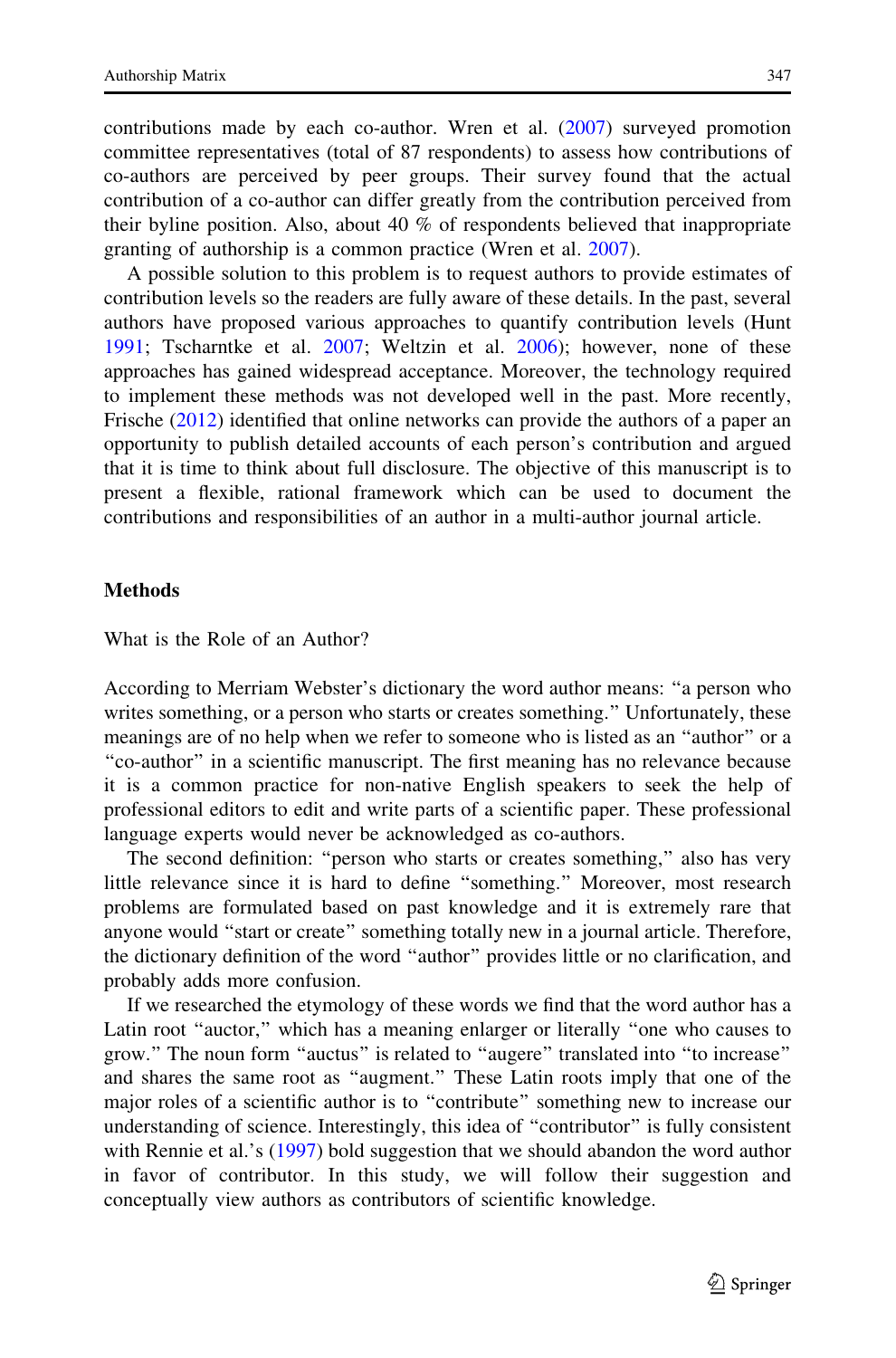### Responsibility and Authorship

When we use the words "author" or "co-author" to refer to a person associated with a scientific contribution, the words also inevitably imply that this person deserves some sort of credit for the contribution. However, it is important to recognize that the authorship currency has two sides (NRC [2009;](#page-15-0) Rennie and Flanagin [1994\)](#page-15-0): one is credit, and the other is responsibility. Interestingly, in multi-author papers, the importance of the credit side of the currency is so muddled and overvalued that no one has a clear idea about its real value. Therefore, every author feels free to claim any amount of credit. A multi-author paper may become a bottomless pit full of fortune (i.e., authorship credits) for everyone to enjoy. The responsibility side of the currency is also equally muddled in the other direction. It is so undervalued and diluted that none of the authors feel the need to assume any serious responsibility. Hence, proliferation in the number of authors per article is a win–win solution; no one has to worry about responsibilities and yet everyone can claim any amount of credit. The peer-reviewed literature is full of examples where people who claim credit are quick to abdicate their responsibility when the work was found to be fraudulent or flawed. Strange ([2008\)](#page-15-0) reviews a well-known case study, the ''Darsee affair,'' where Dr. John Darsee who worked at Harvard Medical School and Emory University, published over 18 full-length research papers in the field of cardiology. In May 1981, Darsee admitted to fabricating data in one of the articles and later investigations found several of his other publications also contained fabricated data. Interestingly, several of these publications listed co-authors who have willingly accepted the recognition. When these publications were found to be fraudulent, some of these authors rationalized their role and argued why they are not responsible for the fraud, even though they voluntarily decided to take credit by coauthoring the work. Examples like this show that while many authors are willing to claim credits only a few are willing to share the responsibilities. This case study highlights a fundamental flaw in viewing authorship through the prism of credit.

Therefore, we believe, journal authorship discussions should never involve allocation of credits, a relatively easy part; instead they should focus on allocation of accountability or responsibility, a more difficult part. We will emphasize the later part and define authors as contributors who are willing to take responsibilities for their scientific contributions. However, so far, we have not defined the types of responsibilities associated with scientific authorship. We will define them in the following section using approaches and terminologies used by standard authorship guidelines.

### Review of ICMJE Authorship Guidelines

Currently, there are several policies and procedures available for deciding authorship (ICMJE [2010;](#page-15-0) Osborne and Holland [2009;](#page-15-0) PNAS [2013](#page-15-0)). Among these, the International Committee of Medical Journal Editors' (ICMJE) uniform requirements for manuscripts submission to biomedical journals is the most accepted guideline, which has been adapted and used by several multidisciplinary scientific journals (e.g., PLosOne, Science, and Nature). According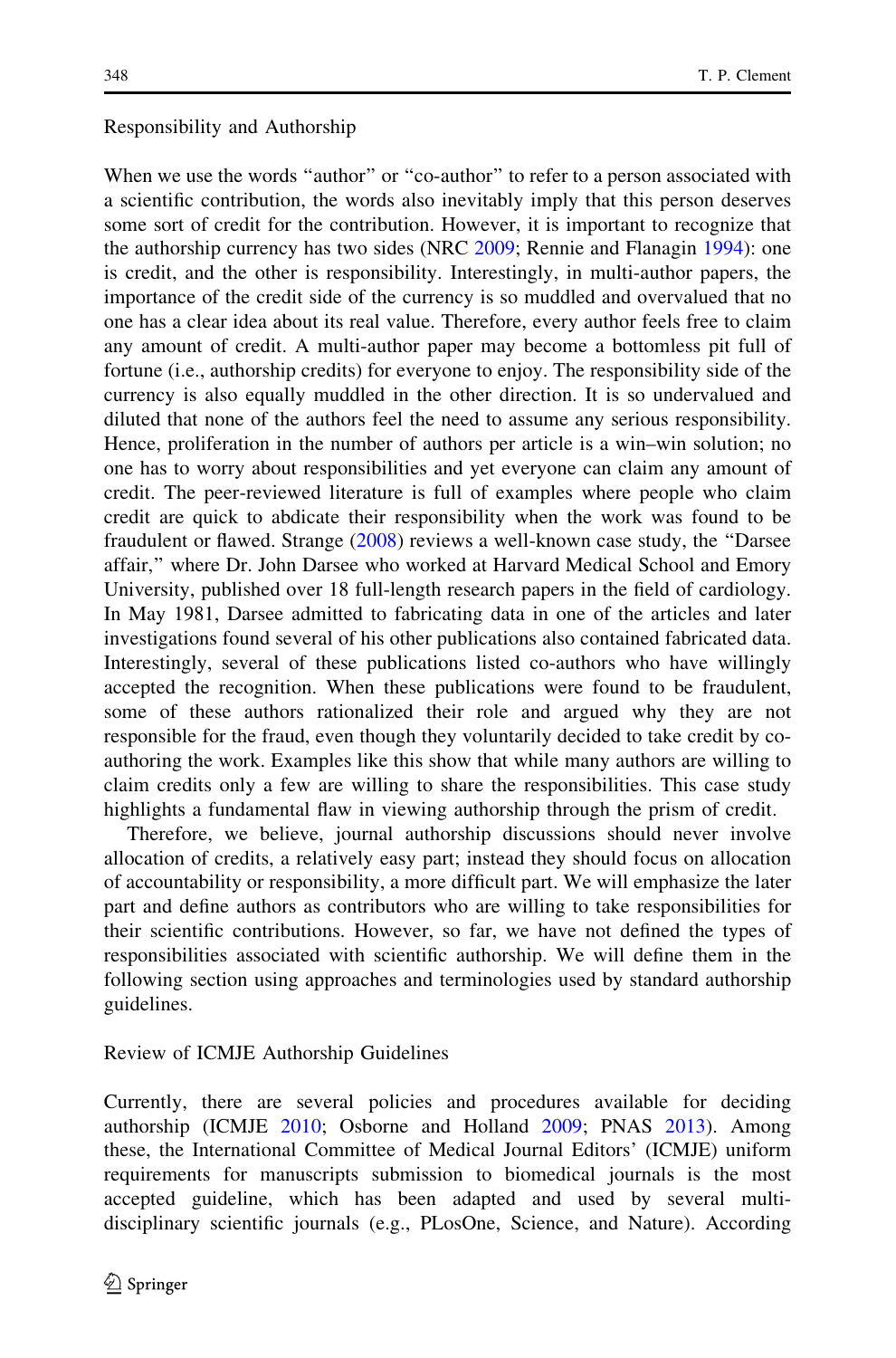to these guidelines, authorship credit should be based on: (1) substantial contributions to conception and design, acquisition of data, or analysis and interpretation of data; (2) drafting the article or revising it critically for important intellectual content; and (3) final approval of the version to be published. Authors should meet conditions 1, 2, and 3. These guidelines also state that acquisition of funding, collection of data, or general supervision of the research group alone does not constitute authorship.

These guidelines, however, have several short comings. First, they define authorship in terms of credits. Although the guidelines later state that authors should take public responsibility for appropriate portions of the content, it does not provide a method for quantifying these ''appropriate portions.'' Secondly, as pointed out by Zbar and Frank [\(2011](#page-16-0)), the ICMJE guidelines do not recommend any procedure for determining author order. Finally, these guidelines could potentially disenfranchise senior investigators. Within the ICMJE model, there is no room to give explicit credit to a senior researcher who wrote the proposal that initiated and funded the research effort. Developing research proposals and getting them funded is not a trivial task; especially under current economic conditions where there is an intense competition for dwindling research dollars. Many researchers believe that the ICMJE guidelines are too restrictive and could be out of touch with the challenges of modern science (Bhopal et al. [1997;](#page-15-0) Smith and Williams-Jones [2012](#page-15-0)).

### Modified ICMJE Guidelines

We propose minor revisions to ICMJE [\(2010](#page-15-0)) guidelines to address some of these limitations. To facilitate these revisions, we prescribe a new conceptual model that views scientific articles in terms of four basic elements for which individual responsibilities can be assigned. Based on this model, a scientific article can be conceptually divided into four basic elements: (1) ideas, (2) work, (3) writing, and (4) stewardship. These basic elements are not new; several authors have made similar suggestions to define various contributions (Osborne and Holland [2009;](#page-15-0) Paneth [1998\)](#page-15-0). In this study, the element "ideas" will be used to signify all intellectual contributions. The element ''work'' will be used to signify the efforts invested by the team for collecting, analyzing, and interpreting data. The element "writing" will be used to signify the efforts invested for writing. And, finally, the element ''stewardship'' will be used to signify the efforts invested to develop and direct the work. Stewardship is about reflecting on the research problem well before the work was initiated and continuing to own the problem well after the work was published. It is about someone willing to invest the time to develop resources, provide long-term leadership, and be the guarantor of the entire work.

We will employ these four basic elements to revise the ICMJE guidelines, and emphasize the responsibility side of the authorship equation to define the role of an author. An ''author'' or a ''co-author'' of a journal article is:

1. responsible for conception of the problem, theorizing and designing experiments, and/or interpreting data (contributions to "ideas");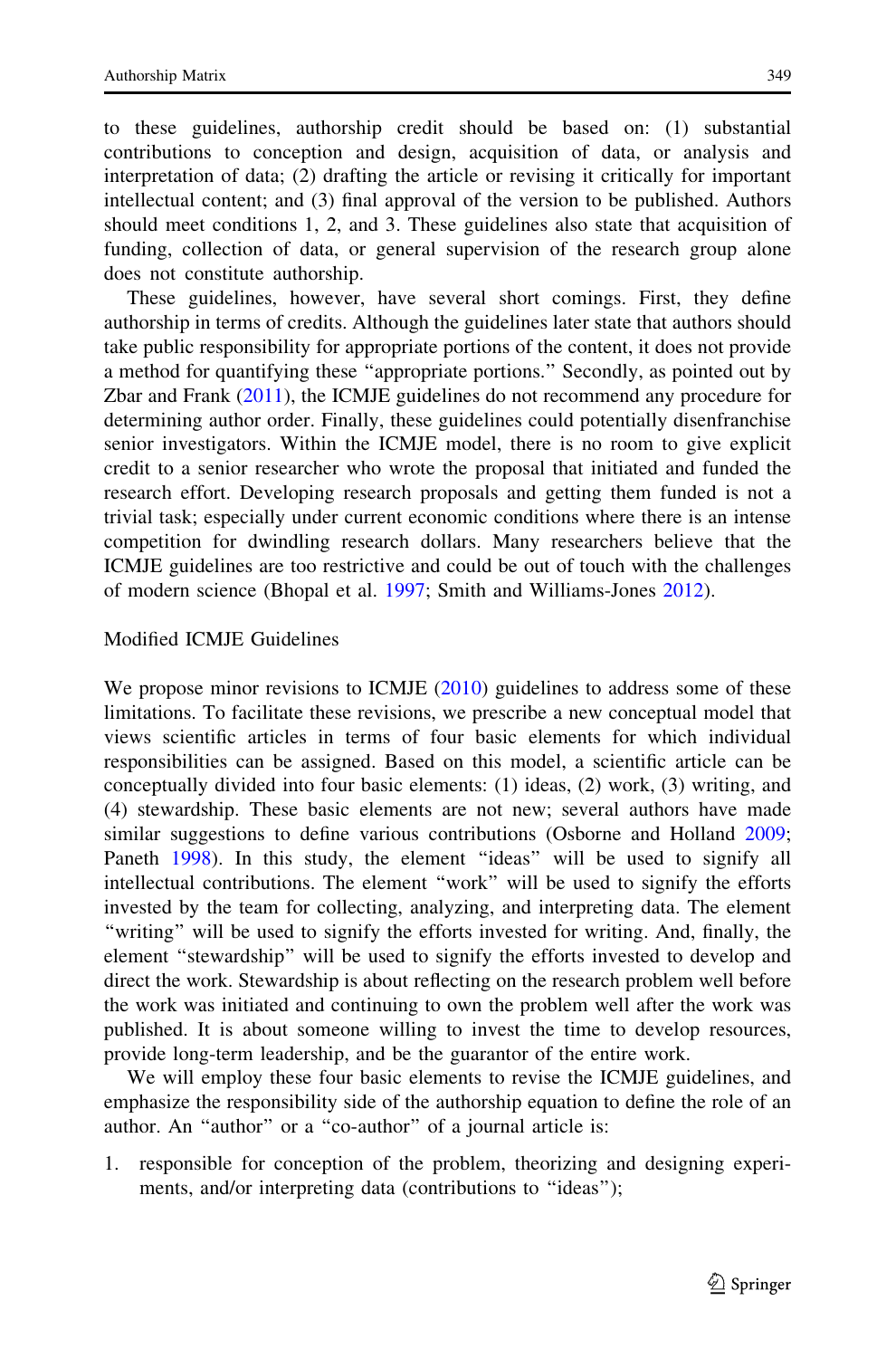- 2. responsible for data acquisition, data analysis, coding, and/or using the instruments/models (contributions to ''work'');
- 3. responsible for drafting the article or revising it critically for important intellectual content and approving the final version (contributions to ''writing''); and
- 4. responsible for developing resources, and guaranteeing the overall integrity of the work as a whole before and after publication (contributions to "stewardship").

Following ICMJE's approach, we expect every author to contribute sufficiently to the entire research, and take a reasonable level of responsibility for three of these four basic elements. Every co-author must contribute to ideas and writing, the two key elements. In addition, every co-author should also contribute either to work or to stewardship. We recommend contributing to a total of three, instead of all four, since junior authors, such as graduate students and post-docs, might not have an opportunity to contribute to the fourth element. Also, some senior authors might not be involved in daily data collection efforts, but still could be fully engaged in the project on a continuous basis. It is important to recognize that continuous engagement (not just providing some brief technical suggestions) is one of the key hallmarks of authorship.

Based on these revised guidelines, an author, by definition, is a person who is fully engaged in the project on a continuous basis and is willing to take responsibilities for three of the four basic elements. While these revised guidelines provide a qualitative framework to define an author, they do not provide answers to several specific questions such as: who is an author and who is not? What is the meaning of author rank? What is the level of responsibility owned by each coauthor? To answer these questions we need a rational quantitative framework that can be used to assess the contributions made by each author.

Matrix Method for Quantifying Authorship Contributions and Responsibilities

In this section, we will adapt the revised ICMJE guidelines to develop a method to quantify authorship contributions. The rationale for developing this methodology stems from the need for a method for estimating individual contribution levels (and the associated responsibilities), which are needed to objectively rank authors in a multi-author paper. In the published literature, researchers have attempted to develop several empirical and semi-quantitative approaches for quantifying authorship contributions (Hunt [1991;](#page-15-0) Oberlander and Spencer [2006](#page-15-0); Resnik [1997;](#page-15-0) Sheskin [2006](#page-15-0); Tscharntke et al. [2007;](#page-16-0) Weltzin et al. [2006\)](#page-16-0). However, none of these methods has gained widespread acceptance. Also, none of these approaches has been integrated with a standard authorship guideline.

The quantitative methodology proposed here, named as the authorship matrix method, is fully integrated with the ICMJE guidelines. At the core, the method employs two fundamental matrices to quantify individual responsibilities. It is a cascading scheme; at a minimum, the method requires an element-allocation matrix and an authorship contribution/responsibility matrix. If needed, each element can be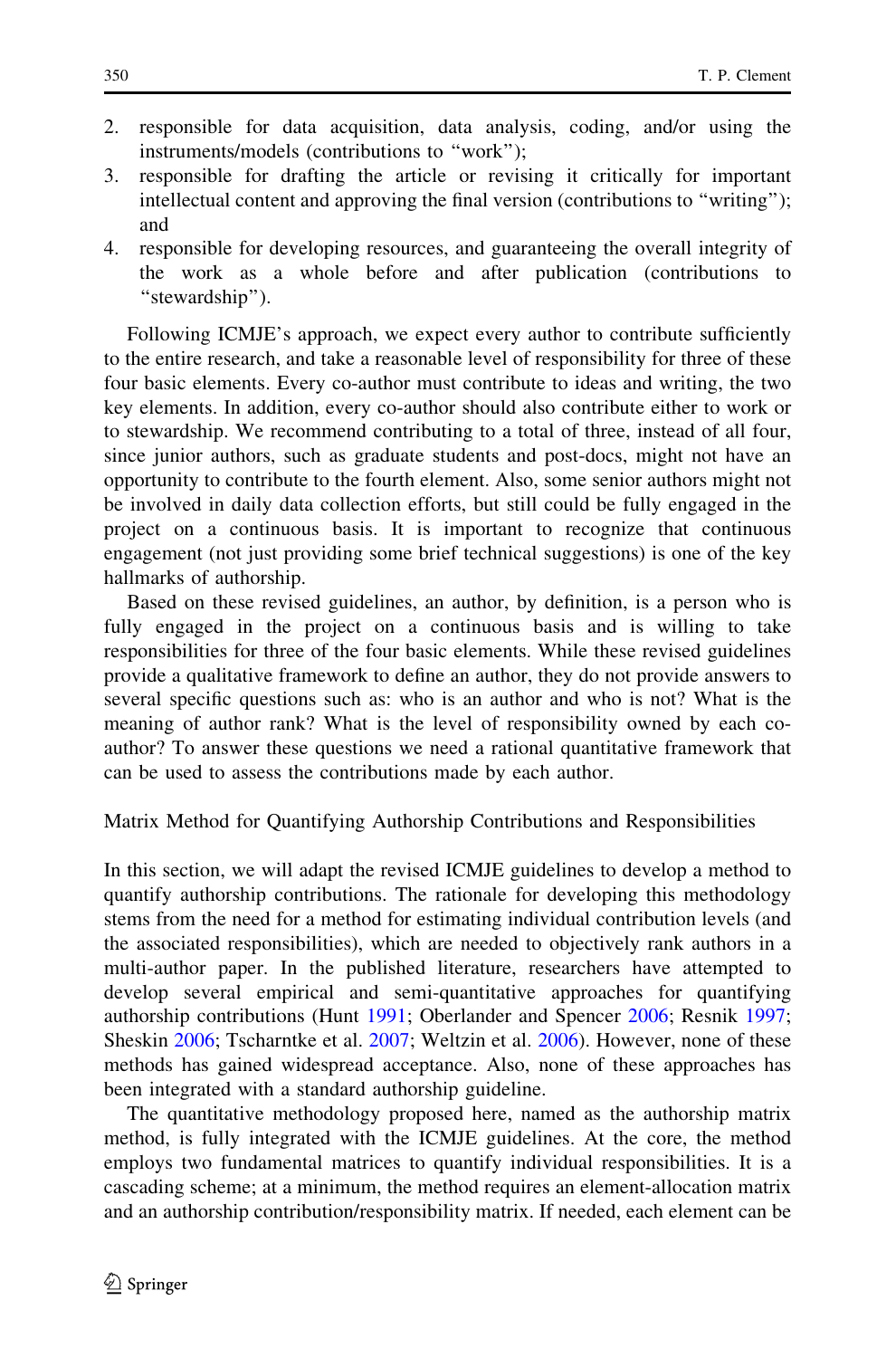further divided into sub-elements to build element-specific contribution matrices. Note that the term "matrix" is used to keep the definitions succinct and there is no need for any matrix mathematics to understand or use this methodology. This quantitative method requires three sequential steps that can be easily implemented within any standard spreadsheet tool such as EXCEL. In sections below we will use a case study to demonstrate these three steps and illustrate their use.

# Case Study

Step 1: Development of Basic Manuscript Element Allocation Matrix

The first step in using the proposed method is to divide the efforts invested for developing a scientific manuscript into the four basic elements: ideas, work, writing and stewardship. We will use a hypothetical example to illustrate this step. The example considered is roughly based on a journal article that our group recently developed (a few details are modified and fictitious names are used). The objective of the project was to characterize Deepwater Horizon oil spill (BP spill) related wastes collected from several beaches in Alabama. The team consisted of five members: a second year graduate student (Jim Johnson), a lab technician (Jack Norman), a post-doctoral fellow (Jill Jones), an associate professor (Janet Fonda), and a full professor (Clem Peter). Professors Peter and Fonda jointly developed the grant proposal that funded the effort. The project involved collection of field samples, analysis of the samples to quantify polycyclic aromatic hydrocarbons, analysis of the data, preparation of figures, and writing the manuscript. The lab work primarily employed standard techniques, but a new instrument, which required considerable tuning and calibration, was used to characterize several unique samples collected by the field team. After completing the first draft of the manuscript, the group discussed and divided the overall effort into: 0.2, 0.3, 0.35, 0.15 (or 20, 30, 35, 15  $\%$ ) for the four basic elements ideas, work, writing and stewardship, respectively. These values were recorded in a spreadsheet tool (EXCEL) as weight fractions, instead of percentages, purely for computational convenience (see Table 1).

It is important to note that these weight fractions are not fixed estimates; they can be dynamic and can vary for different projects. As the manuscript evolves, one could potentially revisit these numbers and adjust them, if the group felt it is needed. However, in practice, one would quickly realize that there is not much room for adjustments since the four element fractions should add to unity, an extremely useful mathematical constraint. Keeping track of such simple mathematical constraints is an incredibly powerful way to manage this problem and we will

| Ideas | Work | Writing | Stewardship | Total |
|-------|------|---------|-------------|-------|
| 0.2   | 0.3  | 0.35    | 0.15        |       |

Table 1 Basic manuscript element matrix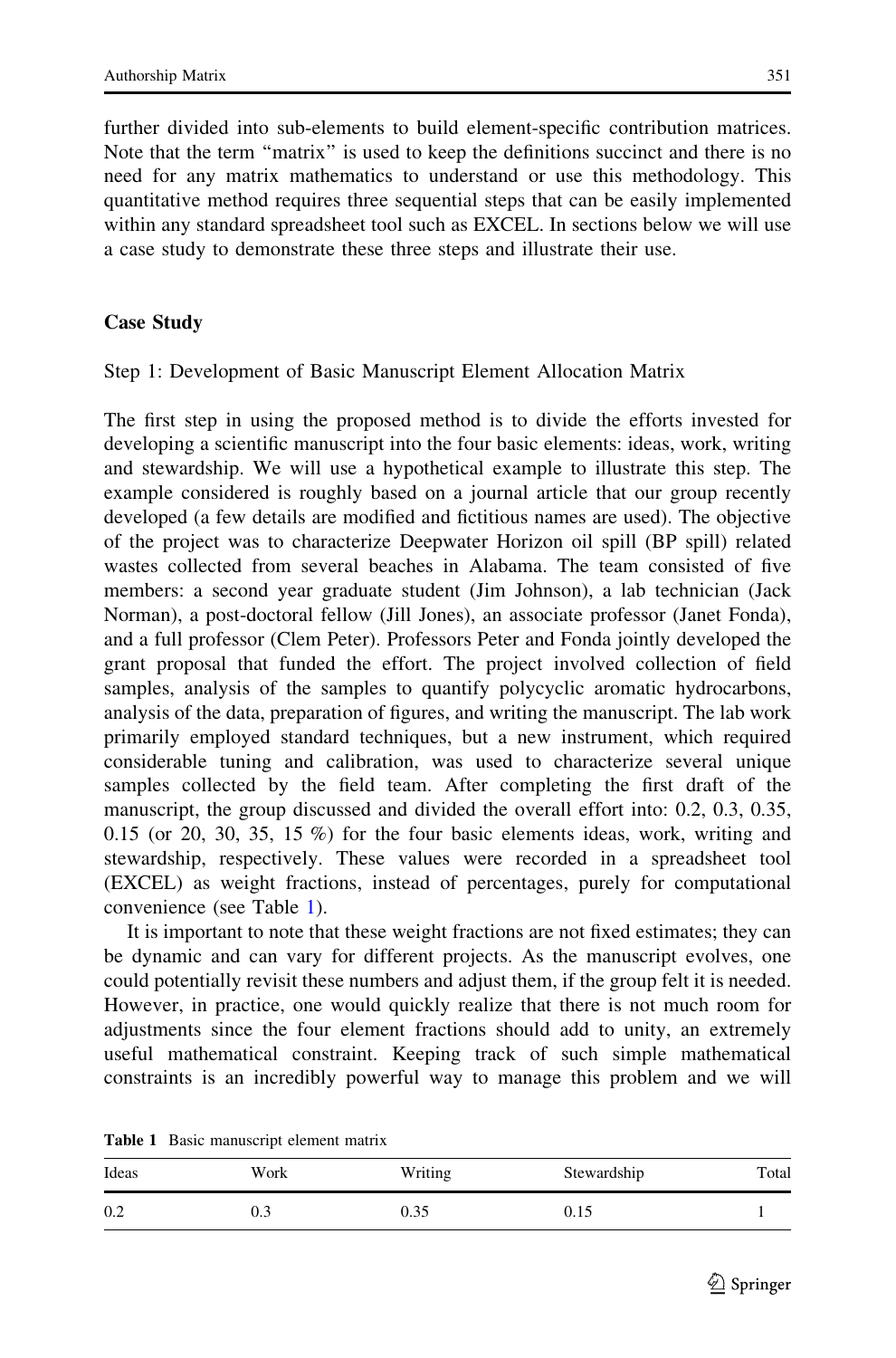illustrate its unique power in the next section. Also, one could impose several other meaningful constraints (discussed below) on the relative weights of various elements that would thwart any serious revisions.

First, it is important to carefully assess the weight assigned to the first element "ideas." Several ideas, especially the ones suggested in open forums such as group meetings or seminars, are primarily shared as technical suggestions; and no one really knows whether these suggestions are feasible ahead of time. Even great ideas require considerable amount of work and writing to bring to fruition. Therefore, in most cases, the weight assigned to ideas should be less than the weight assigned to work and writing which are the two most important elements. However, this is not a rule; it is just an empirical suggestion.

Secondly, the fourth element ''stewardship'' should always get the lowest weight since it only makes indirect contributions. This, perhaps, should be considered as a rule. It is important to note that most guidelines, including the original ICMJE [\(2010](#page-15-0)) method, do not give any credit for resources, funding, and research management. The proposed approach is flexible to accommodate these conventional guidelines; if one chooses to follow them, they should simply assign zero to the stewardship element.

With some of these constraints in mind, good initial estimates for the four basic elements are: 0.25, 0.30, 0.30, and 0.15. These are fairly realistic estimates for any standard article where data and writing will be the two most important elements. With these initial estimates, any team can discuss and calibrate the values to fit the needs of their own manuscript. It is important to include all potential authors in these discussions. Also, it is important to communicate with others in the team why they will not be recognized as co-authors. When we exclude potential co-authors we have an obligation to let them know about our decision well ahead of time. This is an excellent approach to avoid authorship conflicts.

Step 2: Development of a Draft Authorship Matrix

The second step is to develop a draft version of the authorship matrix. This step is an iterative process where the goal of the first iteration is to tease out all underlying problems related to authorship sharing. Step-2 should be started as an individual assessment process. The senior author (person who is willing to be the steward or guarantor of the work, it was Peter in this case study) should communicate with all potential authors and ask them to estimate their contribution levels. Jim Johnson (graduate student) is the youngest author in our group who did most of the field work, analyzed various samples, and also contributed to writing. When Peter informally asked him to estimate his contributions, Jim was quick to say that he appreciated others help, but he did most of the work and hence should get at least 50 % of credits for this paper. Note he automatically focused on credits, a natural instinct. As a second step, Peter sent a follow-up email reminding him about his estimate of 50 % and asked him whether he could itemize his contributions to each of the four basic elements. Jim replied quickly and his estimates were 30, 80, 60, and 10 % for ideas, work, writing and stewardship, respectively. These numbers were entered into the draft matrix and was weighted based on respective element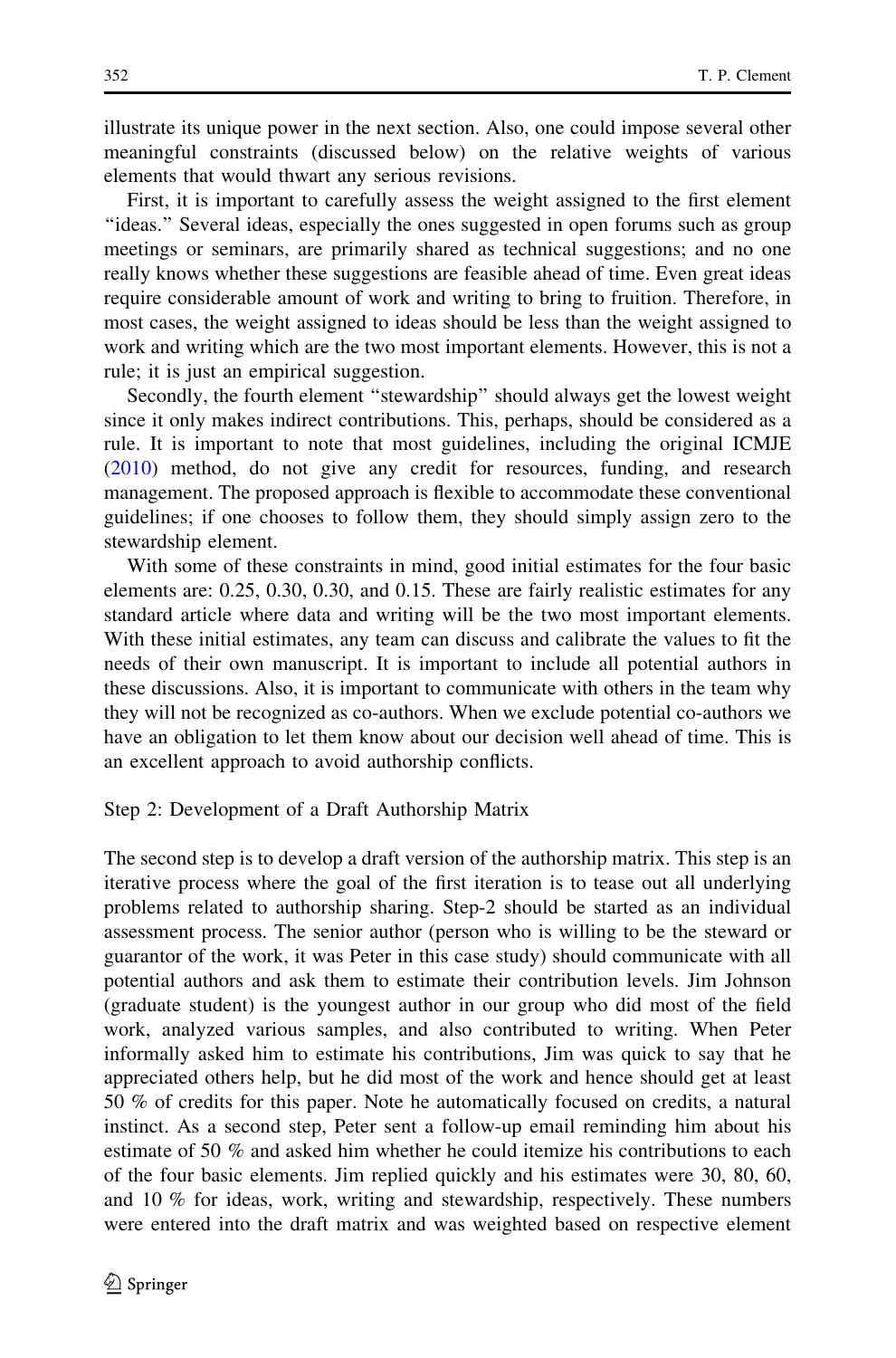fractions and the net contribution made by Johnson was estimated to be 52.5 % (the actual computation is:  $30\%^{*}0.2 + 80\%^{*}0.3 + 60\%^{*}0.35 + 10\%^{*}0.15 =$ 52.5 %). Interestingly, the itemized estimates yielded a value fairly close to his rough estimate of 50 %. The above process was repeated for all five researchers and the estimates are summarized in Table 2.

The first observation to be made from these data is that the three active contributors (Johnson, Jones and Peter), who were fully engaged in the project, felt that they contributed to about 50  $\%$  of the project. The other two passive contributors (Norman and Fonda) felt that they contributed about 25 %. Based on several such surveys we have found that these are typical estimates most researchers (both young and experienced) would assign when their names appear on a multiauthor article with about five to six co-authors. The problem is that these estimates violate ''mathematical balance'' constraints! Note, in Table 2, the sum for each column is well over 100  $\%$ , with a net total of 206  $\%$ ; this implies that the group has contributed to two articles! This sort of overestimation routinely occurs in the current model when each author claims his/her own share of credit on their CV, annual review, or promotion application. We just do not have an unbiased approach to document this overestimation problem. This problem occurs because we currently do not have a process to evaluate the relative worthiness of our contribution in light of other's contributions. For example, after reviewing Table 2, graduate student Johnson quickly realized that when he claimed that he did 80 % of work he also implicitly judged that his four colleagues, who were also equally engaged in the project, did only 20 % of the work, which was not true in this project effort. One of the useful outcomes of the proposed method is that it will help demonstrate such inconsistencies, which can be used to discuss the importance of team work and compromise. Having this information on paper will help educate the team to develop a sense of mutual respect and camaraderie.

# Step-3: Finalizing the Authorship Matrix

The next step is to discuss these draft estimates and negotiate as a group to balance all four elements. The best approach is to adjust each element (or column) to satisfy the associated mathematical balance constraint. If required, one could complete a more detailed assessment by further dividing the element of interest into sub elements. Such divisions could be particularly useful for complex elements such as

|                             | Ideas<br>$0.2~(\%)$ | Work<br>$0.3~(\%)$ | Writing<br>$0.35~(\%)$ | Stewardship<br>$0.15~(\%)$ | Net contribution/<br>responsibility $(\%)$ |
|-----------------------------|---------------------|--------------------|------------------------|----------------------------|--------------------------------------------|
| Johnson (graduate student)  | 30                  | 80                 | 60                     | 10                         | 53                                         |
| Norman (technician)         | 20                  | 50                 | 10                     | 15                         | 25                                         |
| Jones (post-doc)            | 40                  | 60                 | 70                     | 20                         | 54                                         |
| Fonda (associate professor) | 40                  | $\Omega$           | 25                     | 40                         | 23                                         |
| Peter (professor)           | 60                  | 30                 | 60                     | 70                         | 53                                         |
| Balance check               | 190                 | 220                | 225                    | 155                        | 206                                        |
|                             |                     |                    |                        |                            |                                            |

Table 2 Draft authorship matrix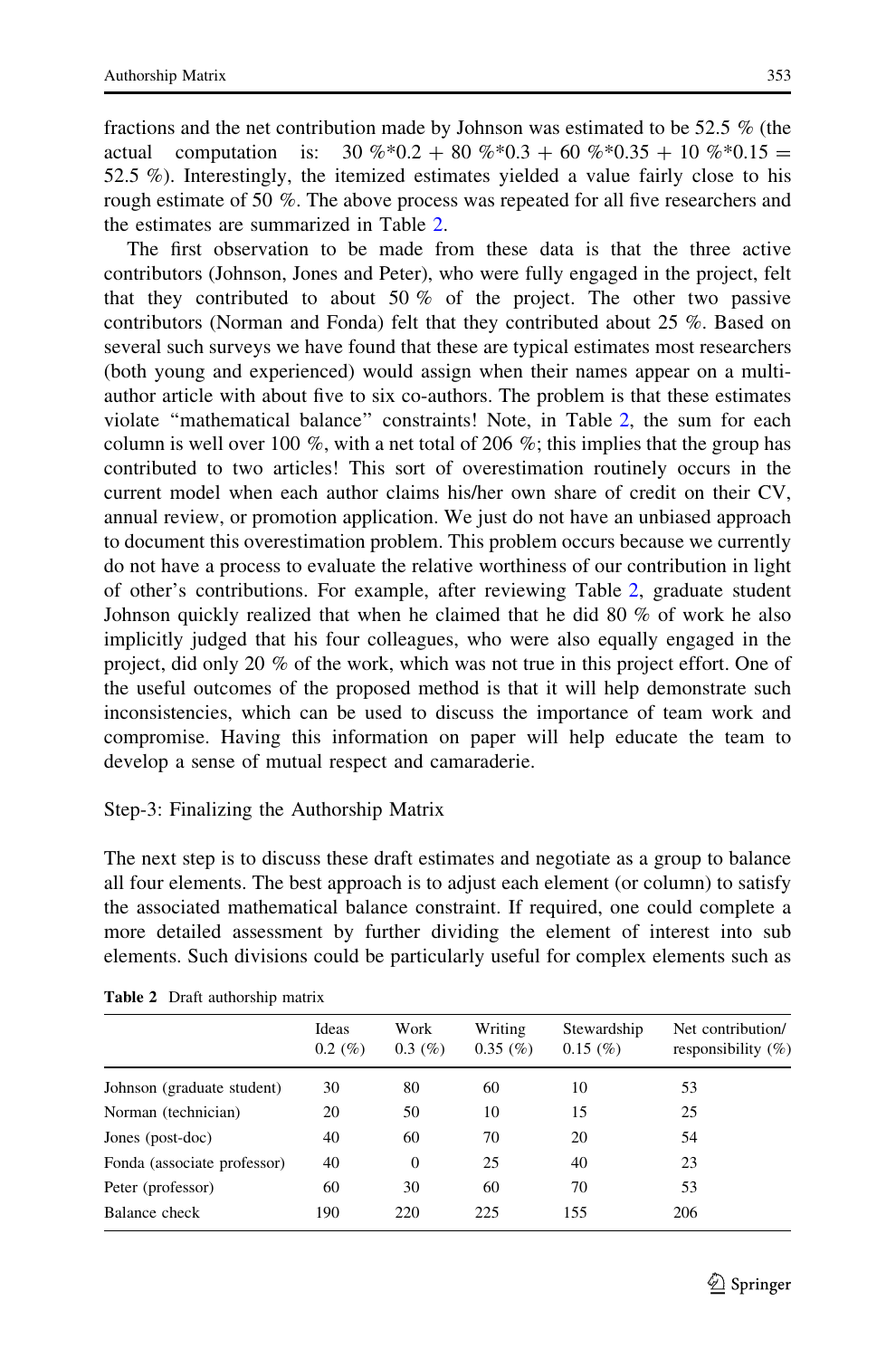''work,'' which might involve multiple tasks. The power of the proposed framework is that it can be refined into a cascading set of sub-matrices to analyze such complex elements. To demonstrate this process, first we will divide ''work'' into three subelements. Note one could use any number of sub-elements; here we divided work into the following three sub-elements: field work, lab work, and data-analysis work. We then followed a step similar to Step-1 to estimate the fractional weight for each of these work elements and these estimates are summarized in Table 3. The next step is to create a work-load allocation matrix (which is similar to Step 2) where each individual researcher was asked to estimate his/her own contribution to all three work elements. These estimates were agreed upon as a group and weighted with appropriate fractions to develop a balanced work allocation matrix shown in Table 4. We can now use these balanced estimates to revise the work element in the authorship matrix.

Note that the development of sub-matrices (shown in Tables 3, 4) is an optional step, which can be skipped if one can directly formulate the final version of the responsibility matrix by negotiating the numbers as a team to satisfy all the balance constraints. In this case study, we adjusted the ''work'' element using the cascading sub-matrix method, whereas the other three elements (ideas, writing and stewardship) were adjusted by direct negotiations. The final version of the full authorship matrix is shown in Table [5](#page-10-0).

The authorship matrix provides all necessary information for deciding the rank of an author. Based on these data, Johnson will be the first author, Jones the second author, and the senior author Peter will be the third author or he could invoke the practice of noblesse oblige and serve as last author, depending on his personal preference. If there is a tie, we believe senior personnel (in this case Fonda) should be placed behind the junior author. This matrix methodology solves the author order problem without any ambiguity. The person who has contributed to all four elements and has considerable responsibility for the element ''stewardship'' (Peter,

| <b>Table 3</b> Basic work element<br>matrix | Field work | Lab work | Data analysis | Total |
|---------------------------------------------|------------|----------|---------------|-------|
|                                             |            | 0.6      |               |       |

|                             | Field work<br>$0.1~(\%)$ | Lab work<br>$0.6~(\%)$ | Data analysis<br>$0.3~(\%)$ | Work $(\%)$    |
|-----------------------------|--------------------------|------------------------|-----------------------------|----------------|
| Johnson (graduate student)  | 70                       | 55                     | 50                          | 55             |
| Norman (technician)         | 10                       | 15                     | 0                           | 10             |
| Jones (post-doc)            | $\mathbf{0}$             | 30                     | 30                          | 27             |
| Fonda (associate professor) | $\Omega$                 | $\Omega$               | $\theta$                    | $\overline{0}$ |
| Peter (professor)           | 20                       |                        | 20                          | 8              |
| Balance check               | 100                      | 100                    | 100                         | 100            |

Table 4 Work load allocation matrix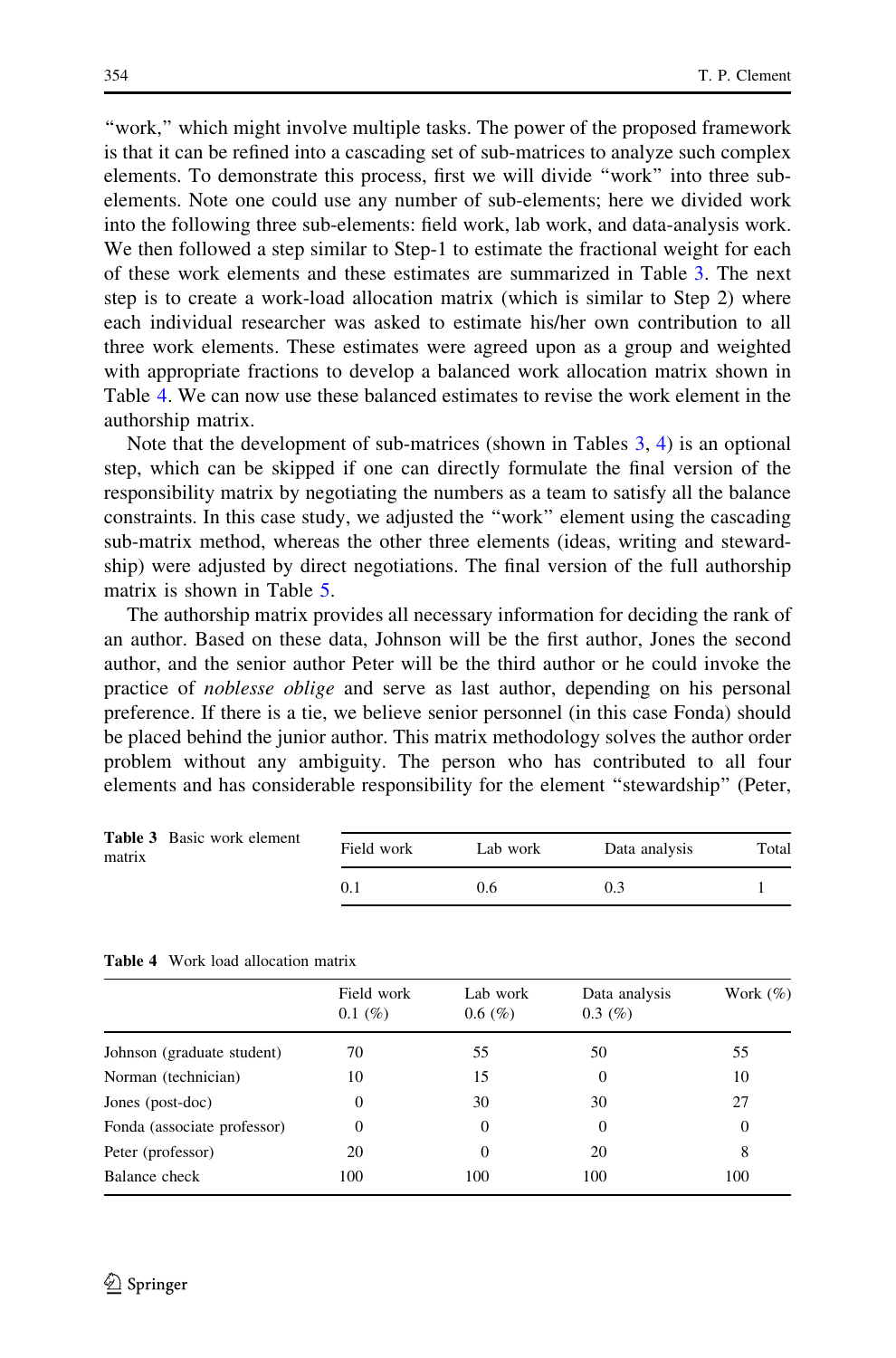|                             | Ideas<br>$0.2~(\%)$ | Work<br>$0.3~(\%)$ | Writing<br>$0.35~(\%)$ | Stewardship<br>$0.15~(\%)$ | Net contribution/<br>responsibility $(\%)$ |
|-----------------------------|---------------------|--------------------|------------------------|----------------------------|--------------------------------------------|
| Johnson (graduate student)  | .5                  | 55                 | 35                     | 0                          | 29.8                                       |
| Norman (technician)         | 15                  | 10                 | 5                      | 10                         | 9.3                                        |
| Jones (post-doc)            | 25                  | 27                 | 35                     | 10                         | 26.9                                       |
| Fonda (associate professor) | 15                  | $\Omega$           | 5                      | 30                         | 9.3                                        |
| Peter (professor/guarantor) | 40                  | 8                  | 20                     | 50                         | 24.9                                       |
| Balance check               | 100                 | 100                | 100                    | 100                        | 100                                        |
|                             |                     |                    |                        |                            |                                            |

<span id="page-10-0"></span>Table 5 Final authorship matrix

in this case) should serve as the guarantor for the article. He/she should also oversee the construction of authorship matrix and communicate with all potential authors about their respective responsibility levels.

The final issue to be addressed is what should be the minimum total contribution (MTC) below which one would not qualify for recognition as a co-author. A good rule of thumb to guide this process is every co-author should contribute a minimum of 50 % of the average contribution. This rule can be defined using the mathematical formula:

## Minimum Total Contribution (MTC) =  $(0.5 * 100\%)/n$

where n is the total number of qualified co-authors who have contributed for three or more basic elements. The important point here is that the cut-off level should depend on the total number of authors; for example, while it is reasonable to contribute 5 % on a large collaborative ten author article, the same 5 % might not be adequate if it is a focused article with just two authors. The proposed rule of thumb helps capture this relationship. Using the above formula, MTC cut-off level will be 16.7 % for three authors ( $n = 3$ ); 10 % for five authors ( $n = 5$ ), and 5 % for 10 authors ( $n = 10$ ). Since these are rules of thumb estimates, some level of personal judgment should be exercised when using these estimates. The cut-off MTC level for the current case study is 10 %; both Norman and Fonda have contributed 9.3 %, which is quite close to the cut-off level and hence should qualify for coauthorship (note, one of the senior author's numbers can be adjusted to maintain the overall balance). The final authorship data can be presented in journals either in the detailed matrix format shown in Table 5, or can be rounded off and condensed into a concise summary format shown in Table 6.

| Johnson | Norman | Jones | Fonda   | Peter |
|---------|--------|-------|---------|-------|
| 30%     | 10 %   | 27%   | $10 \%$ | 23 %  |

Table 6 Authorship contributions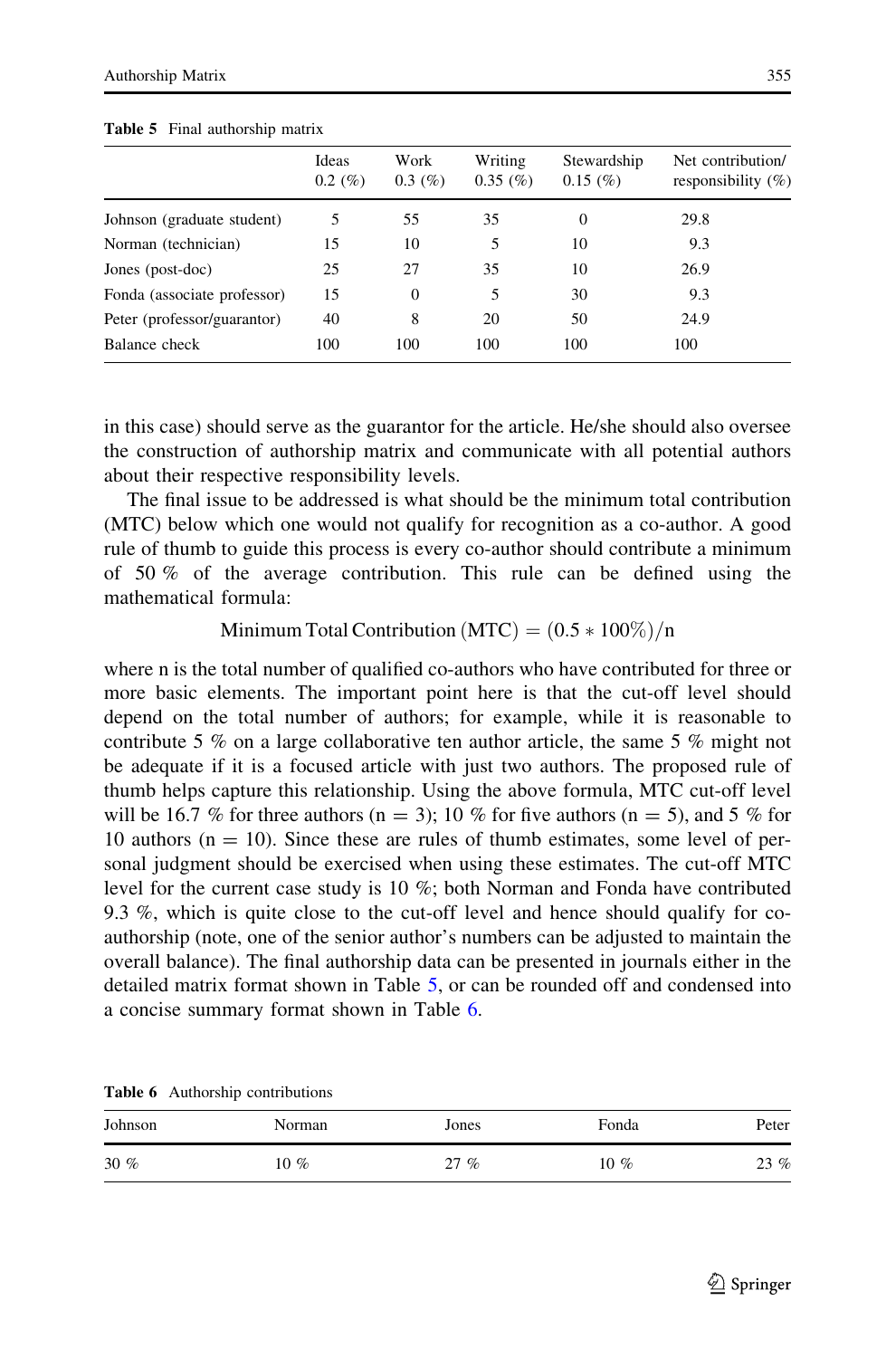#### **Discussion**

In this work, we propose a rational framework for solving the authorship dilemma. The proposed solution is by no means a panacea since the scope of this effort is limited to standard, full length research articles that require years of planning and work, and multiple contributors. This effort is only a small step towards solving a difficult problem that is intricately integrated with human emotions. Rennie et al. [\(1997](#page-15-0)) warned that any attempt to quantify contribution levels could lead to hairsplitting negotiations about the origin of ideas and the amount of work done. We fully agree and acknowledge these risks; but we also believe that potential benefits will far outweigh these risks. Moreover, it is a timely effort since several databases have already started to introduce new metrics based on a scientist's contributions and activity data available in the network (Frische [2012](#page-15-0)). Therefore, journals should at least provide authors an opportunity to publish detailed data of each person's contribution so the readers know what each one has contributed. This information can be used to develop transparent merit lists that can be openly validated by all participants (Frische [2012](#page-15-0)).

The data presented in the authorship matrix, for example, can be used to develop other metrics such as contribution-adjusted productivity (CAP) index. If a researcher primarily worked in large groups and published five multi-author papers with an average contribution level of 10 % in each article, then his CAP will be 0.5  $(=5*0.1)$ . Note the CAP of this researcher will be equivalent to a researcher who worked with his colleague (or student) and published just one 2-author article, for which he has contributed 50 % (CAP =  $1*0.5 = 0.5$ ).

These contribution-adjusted credits can be further weighted by other parameters such as journal impact factors to derive more effective parameters that can serve as better metrics for assessing research productivity. For example, one can compute an impact-factor weighted CAP (ICAP) for a person who worked on a large project and contributed about 5 % to a Nature article (impact factor of 36) with ten co-authors as  $1.8$  (=0.05 $*36$ ). On the other hand, the ICAP for a person who worked closely with a student and made 45 % contribution to a two-author PlosOne (impact factor of 4) article will also be 1.8 ( $=0.45*4$ ). Such scaled estimates, which can be derived from the data provided in an authorship matrix, will be extremely useful for comparing the relative worthiness of research outputs.

The authorship matrix data can also be used by citation databases to distribute citation credits. Currently, every co-author gets the exact amount of citation credit regardless of their author order (or contribution). This practice violates mathematical balance (since multi-author papers award full citation credit for multiple researchers for publishing a single article); and it inflates the citation record of researchers who work on multi-author articles. This also diminishes the true value single-investigator or student-supervisor contributions. If an authorship matrix is made available to citation databases, one can compute a contribution-adjusted citation (CAC) index that can more effectively normalize the citation record. For our example problem, if the Nature article received 100 citations, CAC assigned for the Nature author will be  $5$  (=100 $*$ 0.05); interestingly, the PlosOne author has to receive only about 11 citations to get a similar level of CAC  $(11*0.45 = 4.95)$ .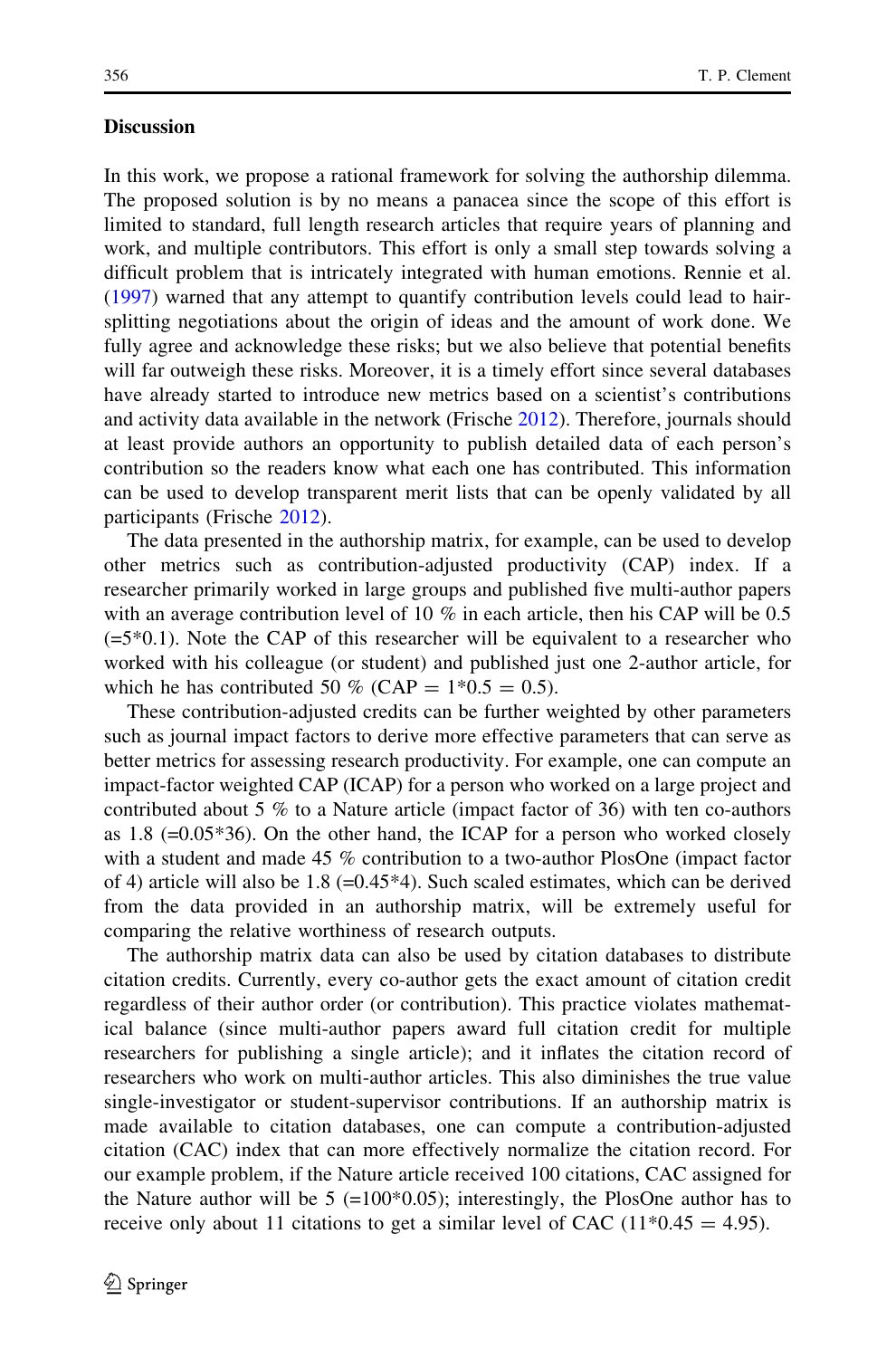These are just a few example metrics that can be easily derived from authorship matrix data. We acknowledge that deriving such metrics could play into the mindset of trying to quantify scholarship in terms of highly simplistic numbers. But we must be wary that such arguments have been made in the past (and continue to be made in some traditional disciplines) to argue against the use of standard metrics such as citations and h-index. Similar to h-index, the indices proposed here are just simple surrogates for quantifying scholarship, and they are no means substitutes for contextual sensitivity and personal judgment.

We propose that journals should at least encourage authors to develop and publish a summary matrix (shown in Table [6](#page-10-0)), along with some qualitative descriptions explaining who contributed what. On the other hand, if the full matrix was published (Table [5\)](#page-10-0), individual contributions become self-explanatory and hence there is no need for any qualitative statements. When the final revised version of the manuscript is accepted, publishers could request the guarantor to upload a signed copy of an authorship matrix with an agreement that they have been reviewed and approved by all co-authors. The guarantor should handle all these communications and he/she will have both legal and moral responsibility for resolving any future conflicts related to responsibilities. Journal editors should simply redirect any future queries to the guarantors and let them work with their parent institutions and funding agencies to deal with any post-publication issues and send them a final report. Universities, research organizations, and funding agencies should develop their own policy procedures to deal with such post-publication conflicts. For example, there could be a post-publication grievance committee, operated by the University Senate or other such internal bodies, which can develop ethical policies for handling all post-publication conflicts related to authorship responsibilities and credits.

We propose that every multi-author article should clearly identify a guarantor. The guarantor should be recognized as a significant contributor and he/she must be fully prepared to defend all parts of the manuscript before and after publication. According to Rennie et al. ([1997\)](#page-15-0), guarantors should have not only contributed substantially to the article, but they also should have made added efforts to organize, oversee, and double-check to ensure the integrity of the entire project. While some journals such PNAS allow authors to identify multiple guarantors (Cozzarelli [2004;](#page-15-0) PNAS [2013](#page-15-0)), we propose that standard research articles (e.g., articles with about five authors or below) should identify a single guarantor to avoid any further dilution of this important responsibility. However, there could be some exceptions for multi-disciplinary projects or reviews that require large groups of authors with diverse expertise. It is highly likely that one of the senior personnel, who initiated the work, secured funding, and led the research team would naturally fit the guarantor role. In rare cases, the lead author can serve as guarantor if he/she was part of the efforts that initiated the project, and has the desire to serve as the longterm steward of the work.

The current practice of "corresponding author," used in many journals, is yet another confusing terminology (Cozzarelli [2004](#page-15-0)). Journal policies should clarify the role of corresponding authors and clearly indicate whether they would shoulder the responsibilities of guarantor or not. By identifying a single point of contact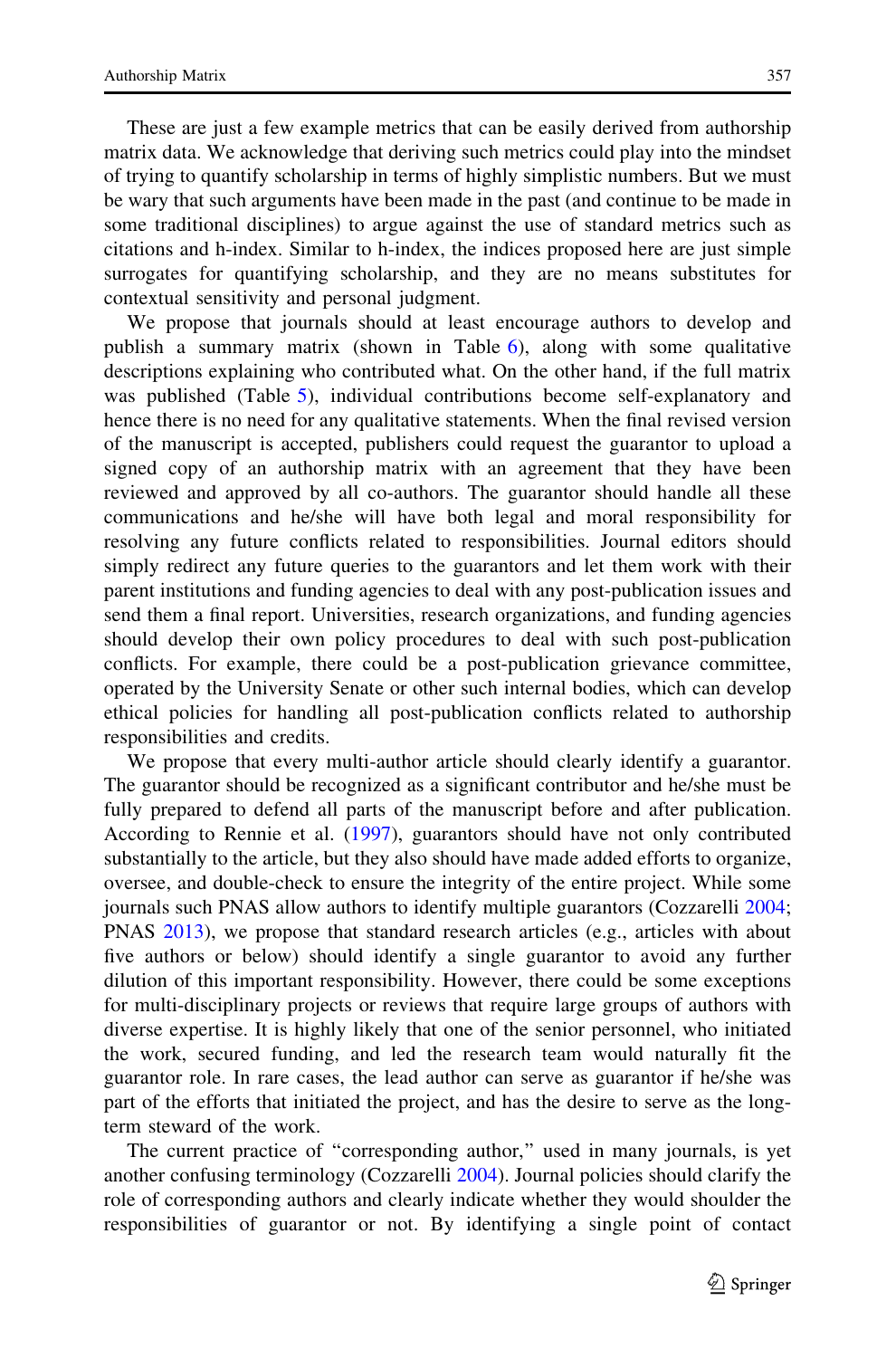(designated either as guarantor or corresponding author) the readers would know the author who is taking moral responsibility for the work as a whole.

It is important to note that the development of an authorship matrix is a dynamic process. Preparation of a journal manuscript is an unfinished work of art that will be constantly worked on until the manuscript gets published. Therefore, the numbers agreed upon in the beginning should be reconsidered periodically as the roles of authors change. Baughman [\(1999](#page-15-0)) pointed out that in any collaborative work, some roles may be diminished while others may be enhanced over time. He provides an excellent example where a manuscript rejected by a journal might be left unrevised for years until a coauthor (or even a non-author colleague) might take the initiative to finish the manuscript. Therefore, it is important to revisit the authorship matrix periodically to revise these numbers, especially when there are changes in personnel and/or scope of work. These numbers cannot be set in stone; they should be viewed as dynamic estimates that will be updated periodically by the team until the manuscript is published.

One of the most important benefits of the proposed approach is that it helps develop an open forum to discuss various contentious authorship issues on a regular basis. Such a forum can help promote an environment where team members can be educated to self-evaluate the relative merits of their contribution in light of others' contributions over time. The mathematical balance constraints are particularly useful and can help avoid questionable practices such as guest authorship. For example, in our case study, if we attempted to include a guest author Robert Paul (department chair who provided funds for equipment), we have to assume some numbers to quantify Paul's contribution; but these contributions have to come from somewhere and we will be forced to rob Peter (and his team) to acknowledge Paul. The numbers would clearly show that we are not only giving undeserved credits to our guest author, but also taking away well-deserved credits from legitimate authors who did years of work.

We fully acknowledge the fact that conflicts regarding ownership and credits can never be fully avoided (Resnik [1997\)](#page-15-0); however, we believe they could be either minimized or resolved in an amicable manner if the proposed framework is used within an environment of mutual respect. Besides all these pedantic assessments, an important empirical test for deciding authorship is the following: regardless of any quantitative metric, every co-author should be able to give a short presentation describing their contributions within the intellectual context of the manuscript at any time before and after publication (Strange [2008\)](#page-15-0). This is the ultimate test for authorship.

#### Concluding Remarks

In this paper we address a fundamental question relevant to every researcher who will ever consider publishing an article: what is the meaning of the term author in a scientific publication? We suggest that the scientific community should conceptually view journal authors as contributors who assume certain responsibilities. We propose a rational approach to quantify the responsibilities of an author of a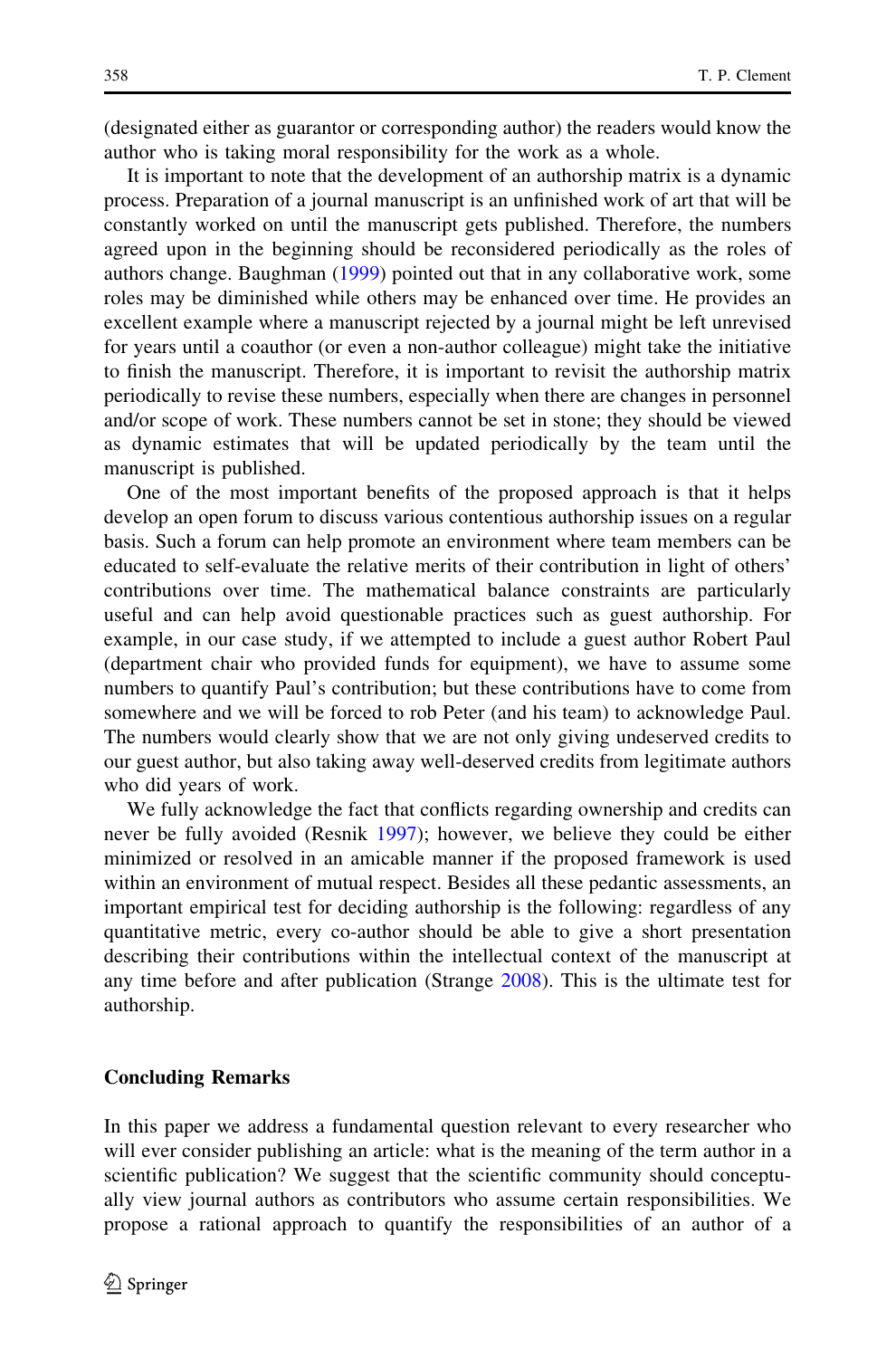scientific manuscript and use the data to objectively answer the authorship question. It is important to note that our goal here is not to solve the complex authorship problem entirely; rather the goal is to advance the debate in a small way and let journals, professional organizations, research institutions and individual researchers discuss and develop their own set of policies.

The proposed solution, however, has many limitations. One of the major concerns is that any attempt to quantify contributions using detailed numbers might lead to contentious arguments (Loui [2006;](#page-15-0) Rennie et al. [1997](#page-15-0)). This is a legitimate concern; however, at a minimum, the proposed framework could be used to facilitate open discussions to directly develop the summary matrix (Table [6\)](#page-10-0) and some qualitative statements explaining individual contributions. Several medical journals and other well-known journals such as PNAS, PLOS One, Nature and Science are already requiring authors to include qualitative statements. Drummond Rennie, who has served as the deputy editor of New England Journal of Medicine and Journal of the American Medical Association, reviewed this practice and concluded that the simple act of explicitly stating what individual authors claim to be their contributions would considerably increase author accountability. He went on to recommend that all journals should require such statements (Rennie [2010\)](#page-15-0). We couldn't agree with him more; at a minimum, journals should publish statements of responsibility. He also pointed out that the scientific community should adhere to a minimum set of universally accepted criteria for authorship (Rennie and Flanagin [1994\)](#page-15-0), and we believe the revised ICMJE guidelines proposed in this study is a good starting point for all journals.

Finally, whether we use the term author or contributor might not be all that important; the key is to change the paradigm and view authorship in terms of accountability rather than credits. We have attempted to introduce this change in the current effort. The philosophical underpinnings of the proposed approach are elegantly summarized by the following quote attributed to Richard Hewitt, the former head of Publication Section at Mayo Clinic (Huth [1982](#page-15-0)): ''authorship cannot be conferred: it may be undertaken by one who will shoulder the responsibility that goes with it. To a responsible writer, an article, with his name on it, is the highest product of his mind and art, his property, as nearly flawless as he can make it, founded in his character and evidence of it. If that describes the acceptable standard, (medical) writers, a responsible group, are in present need of reconsidering the implication of joint authorship. The reader of a report issued by two or more authors has a right to assume that each author has some authoritative knowledge of that subject, that each contributed to the investigation, and that each labored on the report to the extent of weighting every word and quantity in it." These profound statements succinctly summarize the true meaning of authorship.

Acknowledgments I have intentionally used "we" instead of "I" in this manuscript to acknowledge my students, friends and colleagues who have engaged me on this topic over the past ten years. I like to specifically acknowledge a few who have motivated me to develop this article and also helped with revisions. Thanks to Dr. Matthew Simpson, Dr. Vanisree Mulabagal, Dr. Ahjeong Son, Dr. Michelle Worosz, Dr. Jose Vasconcelos, Dr. Wesley Zech, Dr. Joel Hayworth, Dr. Fred Molz, Dr. William Wise, Dr. Mark Barnett, Dr. David Elton, Dr. Michael Stallings, Dr. Albert Valocchi, Dr. Newton Samuel, Dr. Raghu Suribhatla, Mr. Gerald John, and Mr. Fang Yin for generously sharing their ideas. Dr. Praveen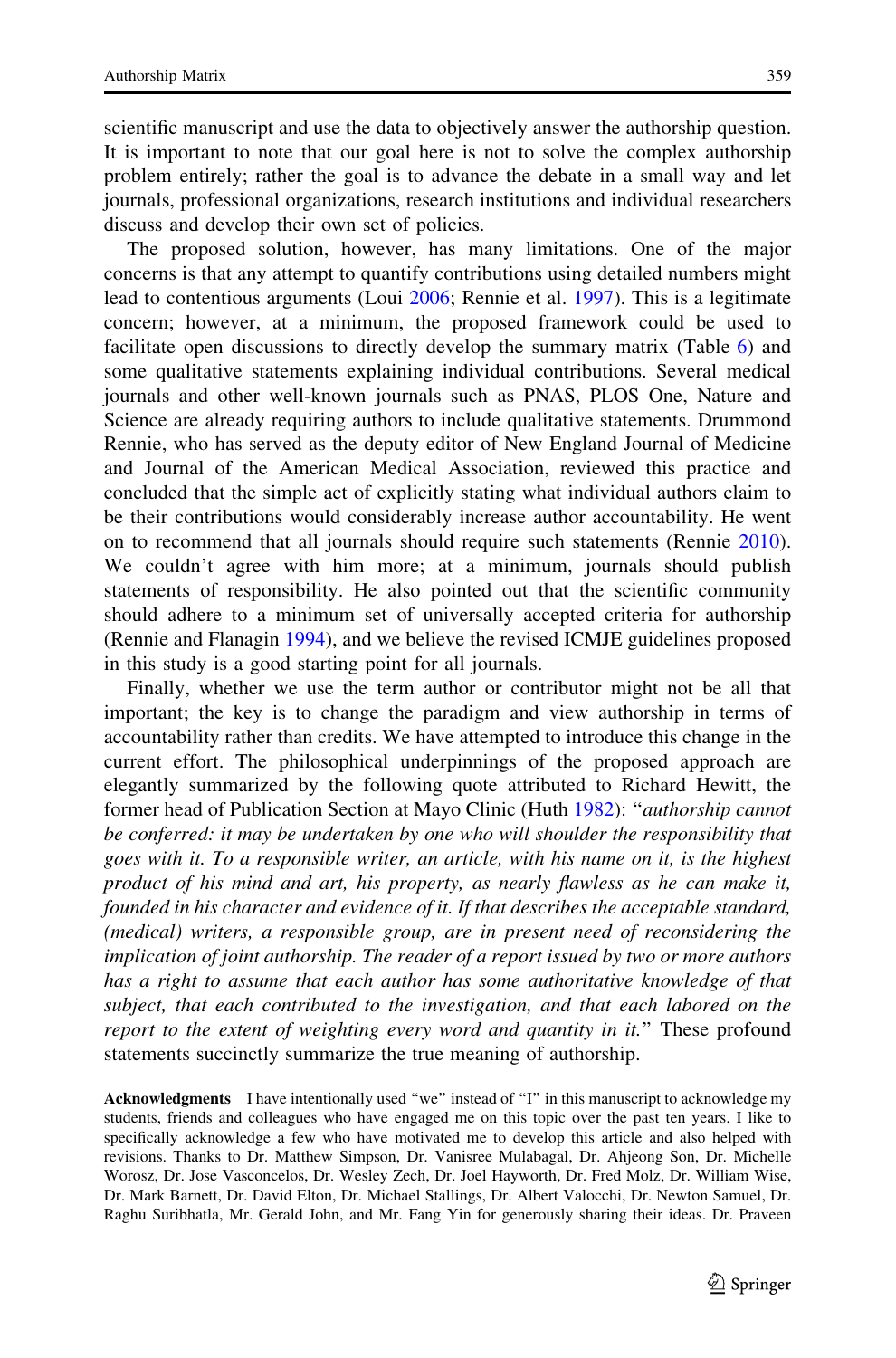<span id="page-15-0"></span>Kumar and Dr. Mary Anderson made several useful suggestions to reformat a draft version of the manuscript.

Open Access This article is distributed under the terms of the Creative Commons Attribution License which permits any use, distribution, and reproduction in any medium, provided the original author(s) and the source are credited.

### References

- Baughman, A. L. (1999). Re: ''Invited commentary: What can we infer from author order in epidemiology?''. American Journal of Epidemiology, 150, 663.
- Bhopal, R., Rankin, J., McColl, E., Thomas, L., Kaner, E., Stacy, R., et al. (1997). The vexed question of authorship: Views of researchers in a British medical faculty. BMJ, 314, 1009.
- Cozzarelli, N. R. (2004). Responsible authorship of papers in PNAS. Proceedings of the National Academy of Sciences of the United States of America, 101, 10495.
- Frische, S. (2012). It is time for full disclosure of author contributions. Nature, 489. <http://www.nature.com/news/it-is-time-for-full-disclosure-of-author-contributions-1.11475>.
- Hilmer, C. E., & Hilmer, M. J. (2005). How do journal quality, co-authorship, and author order affect agricultural economists' salaries? American Journal of Agricultural Economics, 87, 509–523.
- Hunt, R. (1991). Trying an authorship index. Nature, 352, 187.
- Huth, E. (1982). Authorship from the reader's side. Annals of Internal Medicine, 97, 613–614.
- Huth, E. J. (1986). Guidelines on authorship of medical papers. Annals of Internal Medicine, 104, 269–274.
- ICMJE. (2010). Uniform requirements for manuscripts submitted to biomedical journals: Writing and editing for biomedical publication uniform requirements for manuscripts submitted to biomedical journals available at: [http://www.icmje.org/ethical\\_1author.html.](http://www.icmje.org/ethical_1author.html)
- Loui, M. C. (2006). Commentary on ''an analytical hierarchy process model to apportion co-author responsibility''. Science and Engineering Ethics, 12, 567–570.
- NRC. (2009). On being a scientist: A guide to responsible conduct in research, third edition. Washington DC: National Academy Press.
- Oberlander, S. E., & Spencer, R. J. (2006). Graduate students and the culture of authorship. Ethics and Behavior, 16, 217–232.
- Osborne, J. W., & Holland, A. (2009). What is authorship, and what should it be? A survey of prominent guidelines for determining authorship in scientific publications. Practical Assessment, Research & Evaluation, 14, 2.
- Paneth, N. (1998). Separating authorship responsibility and authorship credit: A proposal for biomedical journals. American Journal of Public Health, 88, 824–826.
- PNAS. (2013). PNAS information for authors. [http://www.pnas.org/site/misc/iforc.pdf.](http://www.pnas.org/site/misc/iforc.pdf)
- Rennie, D. (2010). Integrity in scientific publishing. Health Services Research, 45, 885–896.
- Rennie, D., & Flanagin, A. (1994). Authorship! Authorship! JAMA, the Journal of the American Medical Association, 271, 469–471.
- Rennie, D., Yank, V., & Emanuel, L. (1997). When authorship fails. *JAMA*, the Journal of the American Medical Association, 278, 579–585.
- Resnik, D. B. (1997). A proposal for a new system of credit allocation in science. Science and Engineering Ethics, 3, 237–243.
- Savitz, D. A. (1999). Invited commentary: What can we infer from author order in epidemiology? American Journal of Epidemiology, 149, 401–403.
- Sheskin, T. J. (2006). An analytic hierarchy process model to apportion co-author responsibility. Science and Engineering Ethics, 12, 555–565.
- Smith, E., & Williams-Jones, B. (2012). Authorship and responsibility in health sciences research: A review of procedures for fairly allocating authorship in multi-author studies. Science and Engineering Ethics, 18, 199–212.
- Strange, K. (2008). Authorship: Why not just toss a coin? American Journal of Physiology-Cell Physiology, 295, C567–C575.